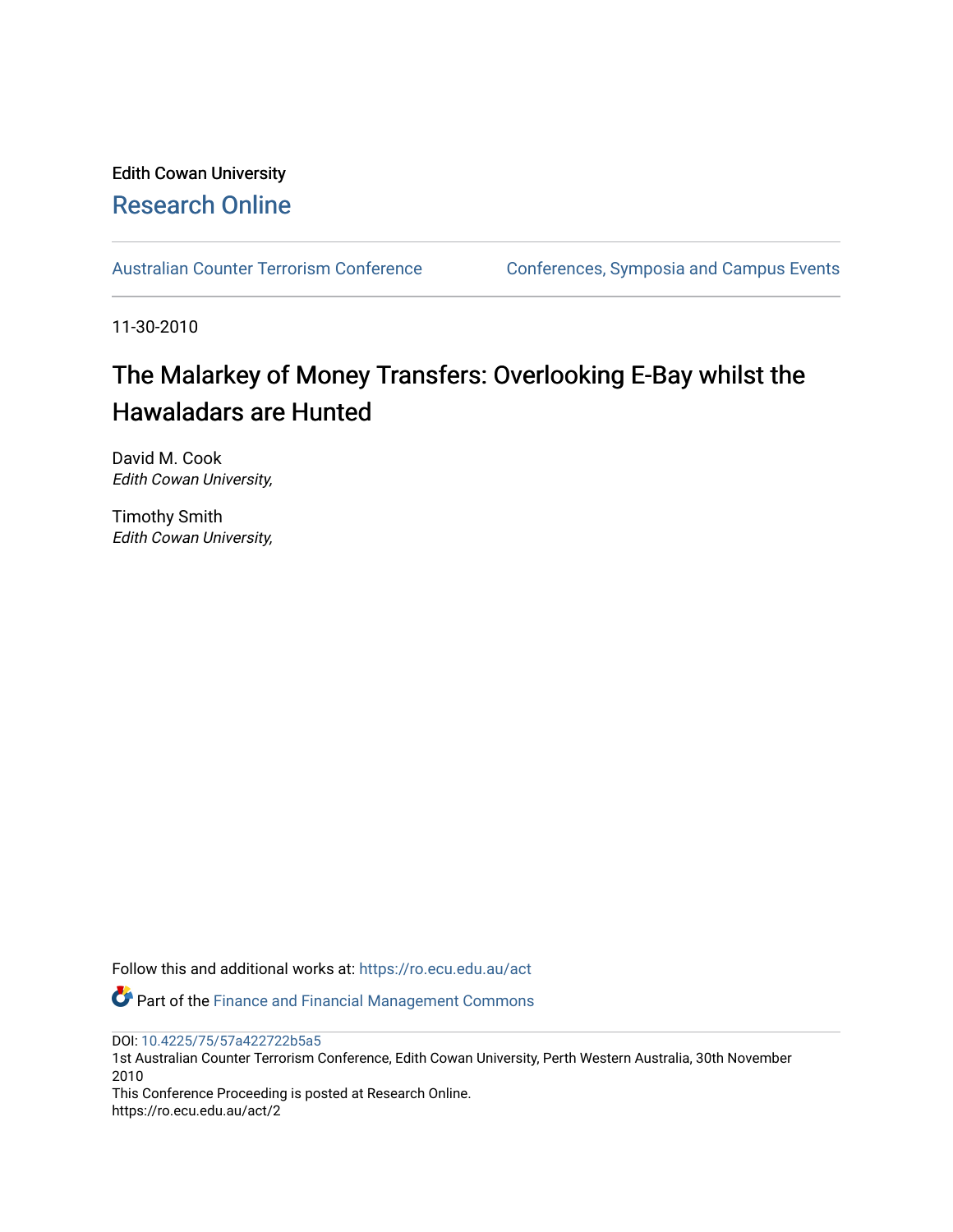## **The Malarkey of Money Transfers: Overlooking E-Bay whilst the Hawaladars are Hunted**

David M.  $Cook<sup>1,2</sup>$  and Timothy Smith<sup>1</sup> <sup>1</sup>Edith Cowan University, <sup>2</sup>secau- Security Research Centre Perth, Western Australia d.cook@ecu.edu.au, tsmith14@our.ecu.edu.au

#### **Abstract**

*Informal Money Transfer systems represent one of several persistent loopholes in the fight against the War on Terror. Terrorist groups and criminal networks continue to use the Hawala system, as well as other informal transfer systems, to escape the regulatory and administrative control of formal international banking transactions.*  In an age where global financial regulation is underpinned by international agreement through Basel and others, the *ongoing use of IVTs in Australia is cause for increasing concern. Yet Hawala is only half of the informal equation. E-bay and its associated bedfellows outstrip Hawala transfers through the same commercial imperative that drives the modern world, simply by doing business. This paper describes the escalating risk in Australian and International money transfers, and the need for a reconsideration of the prevention strategies that conceal the support for terrorist and criminal activities.*

#### **Keywords**

Hawala, Hawaladar, Informal Value Transfer, Non Government Organisations, Islamic Banking, money laundering, prevent strategy, eBay, Paypal

Since September  $11<sup>th</sup>$  2001, there has been a large focus on limiting the financing of terrorism as key to successful prevention of a critical event (Heng & McDonagh 2009, p.53). As former US President George Bush commented only a month later "*the first shot in the war was when we started cutting off their money, because an al-Qaeda organisation can't function without money*" (Bush, 2001). As a result of this focus Informal Value Transfer Systems were identified as a major hole in security for any country at risk of terror attacks. What followed was a united international movement to register and regulate all informal remittance operators to mitigate the risk of a terrorist cell gaining its finances through any such system (AUSTRAC, 2009). While any informal system is at risk of being abused for the purpose of money laundering and the financing of terrorism, one of the largest and easiest money laundering systems has been overlooked to the point where, upon realisation of this major and seemingly defenceless security loophole, any informal system loses its commercial imperative.

The security weaknesses which the authors identify in this paper are not so focused on Hawala and Hundi money transfers, but instead depict a lack of attention paid to the online auction site eBay and its preferred method of payment transfer, PayPal. This paper will outline an escalating risk in Australian money transfers that incorporates a review of both Hawala-style money transfers and online mechanisms. In doing so, the need to balance the focus on Hawala against current security weaknesses with established remittance providers such as PayPal and Western Union becomes a matter for closer consideration. A balanced approach to the security of different money transfer systems requires an understanding of the manner in which both Hawala and PayPal contribute to money laundering and terrorist financing (Malkin and Elizur 2002, p61).

Informal money transfers have been repeatedly linked to the funding of terrorist attacks. The twin towers attack on September 11th saw more than \$270,000USD sent through a variety of means including formal bank transfers, Hawala remittances, and Western Union transfer branches (NCTAUS, 2004). Hawala money transfers or Hundi, as they are commonly described in Southern Asia, involve both legal and illegal mechanisms that are so opaque to financial scrutiny that Hawala is considered the black sheep of the money transfer family (Heng & McDonagh, 2009). This form of money transfer involves less cost in transfer fees because Hawaladars make many transactions in their network, without physically transferring each transaction back and forth. Instead they use a familial network of trust that remits individual amounts to users but may balance their payouts amongst fellow Hawaladars with far less frequency (Levi, 2007).

In the modern Western context Hawala is considered less legitimate than Western banking and transfer systems. Historically, Hawala is closely aligned with transactions that are of middle-Eastern and south Asian origin. Many of the regular tithes and charity donations that are prescribed as part of the Muslim faith are sent via a Hawala transaction. Again, Hawala transfers have been linked to terrorist operations, and as a result the act of donating money for a charitable purpose has come under fire as an easy way to disguise transfers of large sums under the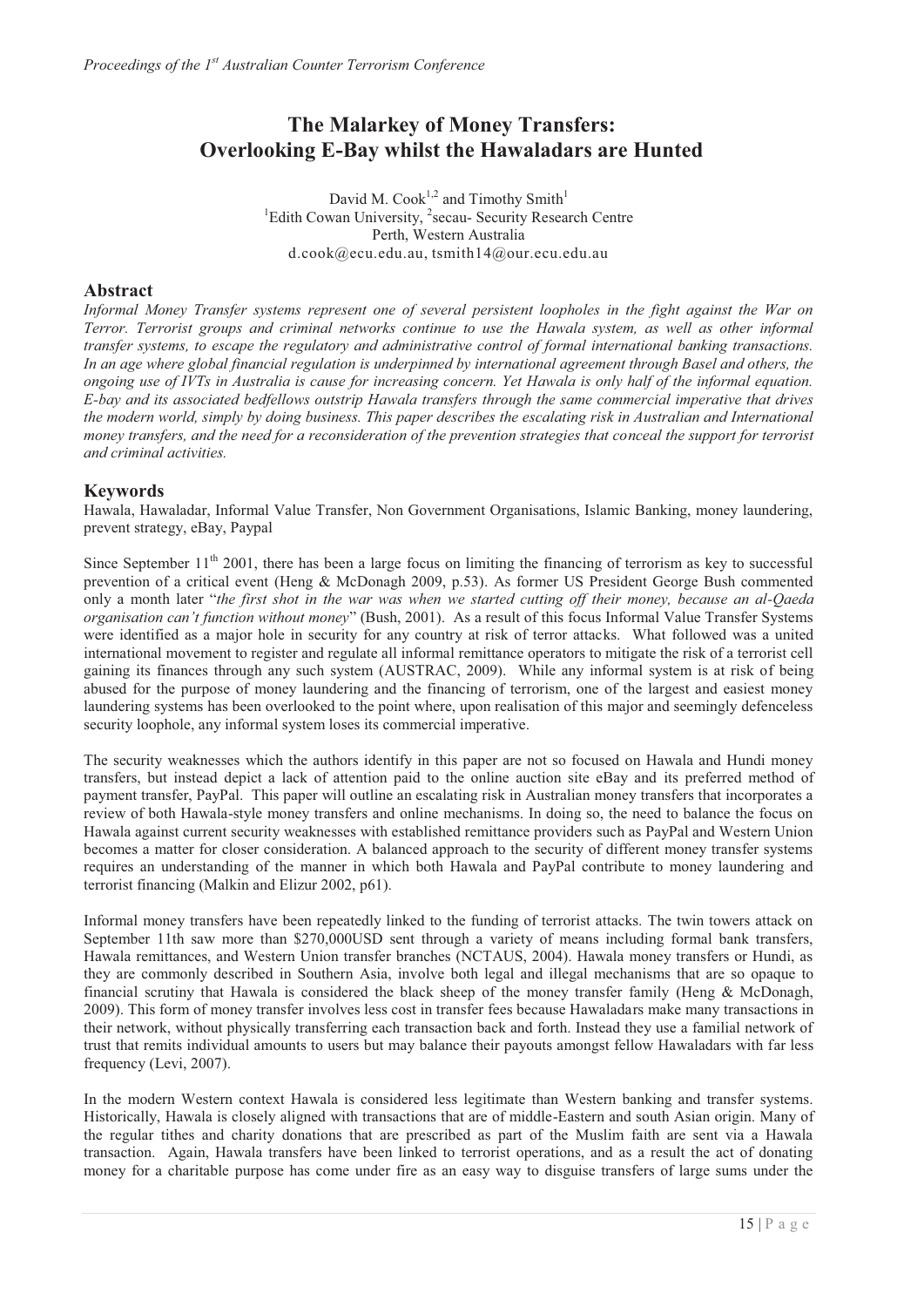mask of international aid (Heng & McDonagh 2009, Navias 2002). Yet by comparison with Western transfer constructs such as PayPal, Hawala transactions receive far more discredit and mistrust than their western counterparts. This is an interesting phenomenon, since many well-known and well documented terrorist attacks use money laundering and transfer systems other than or in addition to Hawala systems (Acharya 2009, AUSTRAC, 2007).

## **INFORMAL VALUE TRANSFER SYSTEMS**

Informal Value Transfer Systems come in many different forms from many different cultures. Such systems include the Chinese 'Flying Money', the Sanskrit based 'Hundi' which means collect, and the Arabic 'Hawala' which means change or transform and trust (Perkel, 2004). The most recognised of these systems is the Arabic Hawala system which came to notoriety after the attacks of September 11, 2001 and the shutdown of al-Barakaat due to allegations of terrorism financing (Passas, 2006). These remittance systems were originally created and used due to a lack of any formal banking avenues with which to conduct business. As a result of this the use of IVT's has become traditional and is still used today. Wide spread use of IVT's is especially prevalent in countries that are in or recovering from conflict, suffer from a weak banking system, political corruption, and usually have a history of funding terrorism (Sharma, 2006).

Systems such as Hawala are very susceptible to criminal abuse due to their informal nature. The most prominent abuse is the laundering of money which can occur through the use of these systems in two ways, as a result of the primary function of the system (by the customer), and in order to settle accounts between operators (Razavy, 2005, Maimbo, 2003). The primary function of a Hawaladar is to allow access to funds from a trusted colleague or family member, i.e. another Hawaladar, in another country or town by accepting the funds from a member of the public. The transfer is facilitated through a phone call, email, or text message to the other operator but no funds are physically transferred (Perkel, 2004). Any outstanding debts between operators are settled at different intervals depending on the difference, e.g. a larger debt may be settled on the day or within a week, but smaller differences are usually settled every month. Settling accounts can occur through a number of different avenues yet two are the most prominent, through trade, and through formal banking avenues via satellite (Maimbo, 2003). It is the settlement through trade that constitutes money laundering and it appears to be common for the formal system to be used as a precursor to settling through trade in other countries, as opposed to direct transaction of money which incurs a transaction fee (Maimbo, 2003, Ballard, 2005, Razavy, 2005).

Within Australia, the government response to informal money transfers has crossed several key milestones in mitigating the movement of funds likely to be used for either money laundering or terrorist funded activities. AUSTRAC has systematically blanketed a 'Know Your Customer' (KYC) policy (AUSTRAC, 2009) over those involved in any kind of remittance services as well as monitoring those working in the area of Bearer Negotiable Instruments (AUSTRAC, 2008). In December 2006 the agency stepped up its requirements for electronic funds transfers including non-reportable fund transfers of small amounts. In June 2007 it institutionalised a system of AML/CTF Compliance reporting, and by December of the same year had embedded customer identification programs across all known transfer systems. These have built onto the FTR Act of 1988 and now include the reporting of suspicious transaction reports (SUSTRs), Wire Transfers (IFTIs), and significant cash transactions (SCTRs), (AUSTRAC, 2007).

Yet the notion of money laundering through the practice of over invoicing, under-invoicing and the use of eBay and PayPal for goods noted as sold but never actually sent, remains almost impossible to regulate. Within this context, the focus on Hawaladars over and above the focus on the substantially larger volume of known eBay/PayPal dealings indicates a rather large elephant in the room (AGD, 2010). The Australian Federal Minister for Home and Justice announced in April 2010 the intention to strengthen the reporting and identification for remittance providers, including a closer scrutiny of the familial networks that underpin both Asian and Middle-Eastern informal transfer arrangements (ibid, 2010). This strengthening of reporting still fails to prevent eBay transactions for fake goods that are sold for large sums in order to fund terrorism (Daily Mail, 2006). The issue of whether the goods sold are not genuine or whether the goods are even sent at all is irrelevant. The current Australian Government regulations have no verification method to determine any aspect of the arrival or acceptance of goods. Whilst AUSTRAC can determine that a cash amount has been transferred, it cannot determine acceptance or validity of goods sent in consideration for each remittance.

The sale of goods through informal means or by mechanisms that encourage online shopping to a global audience is not exclusively the domain of eBay. However eBay's dominance of the online shopping market, and its ownership of money transfer systems like PayPal, make it a likely target for money launderers who effectively become amateur remitting agents for the duration of each sale (eBay, 2009). EBay is quick to explain that they do not act as financial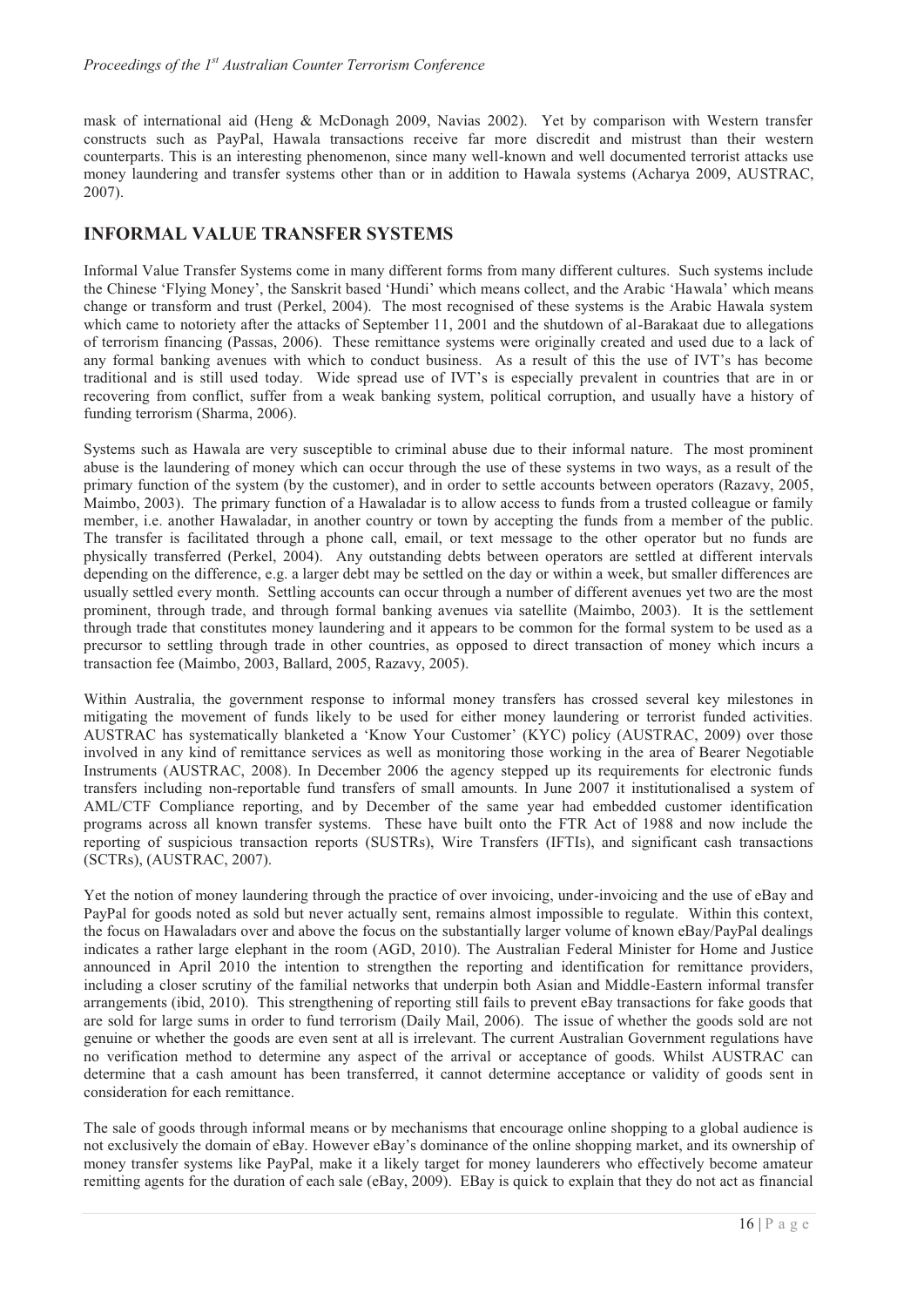agents or remitting agents, yet their transfer arm PayPal clearly operates as an enabler for hundreds of thousands of buyers and sellers for exactly the purpose of remitting payments. Whilst this activity is broadly overlooked as too difficult to monitor, agencies such as Australia's AUSTRAC are increasingly demanding more identification and reporting metrics about each individual remitter who uses a transfer system like Western Union (AUSTRAC 2009). PayPal appears to escape the same scrutiny because either the amounts are too insignificant or the transaction claims some sort of legitimacy based on the pretext of a sale of 'goods' that can be identified through the formalised system of trading known as eBay.

Despite the reinforced attention on remittance providers, the inability to classify individuals within the broader context of using eBay and PayPal transactions as remittance providers has two effects. Firstly, the increased reporting for remittance providers makes the informal remitting agents in shops increasingly divide into two camps. In one camp resides agents such as Australia Post with highly procedural and robust internally regulated methods for dealing with money transfers, and in the other camp sit ad hoc businesses whose main commercial activity might be fast food, late night grocery supplies, or small ethnically focused travel services. For these businesses in the second camp the opportunities to offer both regulated transfers as agents for Western Union and the possibility to assist a customer using a familial-based networked informal transfer such as Hawala must present a difficult decision. Secondly, as this renewed focus by AUSTRAC pursues registered remitters, the number of people likely to shift to money laundering through multiple disguised purchases on eBay and then PayPal is likely to increase (AUSTRAC, 2009).

## **FEAR OF TERMINOLOGY**

As mentioned previously, Hawala has been identified as a priority target for counter terrorism financing (CTF) action which has manifestly produced an international movement to regulate Hawaladars (Borgers, 2009). As a result of this international push Hawala has become a pejorative term, shifting from its previous position of legitimacy to one of alignment with terrorist threat, criminal activity, or underhanded dealings. The central reasons for at least some of this perception are; that Hawaladars do not keep records in the same way that banks and other money agencies, the familial network of trust between international and interregional Hawaladars keeps records in private, and quite often notations are destroyed after debts are settled (Razavy, 2005).

The Hawala link to terrorism has developed a certain global notoriety that has travelled right down to alternative remittance operators. This effect has been repeatedly demonstrated to the authors when casually enquiring about Hawala at money transfer businesses in the Perth metropolitan area. When quizzed as to how their money transfer service operates and whether it is anything like a Hawala system, most shop vendors' immediate reaction was that of apprehension and nervousness. They generally stated that they thought Hawala was illegal in Australia and that they know nothing about it, all the while presenting verbal and physical signs of reluctance and hesitation to continue discussion on the matter. These anecdotal observations are merely part of the motivational pretext for some of the inquiry that is pursued within this paper. The need for a more empirically rigorous investigation into street vendors who might purport to offer informal money transfers is certainly acknowledged by the authors and forms one of the key conclusions at the end of this paper. Nevertheless, there is alternate empirical evidence in the market depicting various informal money transfer offerings that suggest that whilst Hawala (and its various aliases) operates beneath the formalised catchment of most financial regulation in Australia, it does so in concert with other remittance pathways. In the case of ethnic publications in print and online, the sample listed below in table 1 shows the placement of Hawala and Western Union advertisements alongside each other, and in some cases operating within the confines of the same business shop front.

## **HAWALA IN THE MARKET**

At first glance, the existence of informal money transfers appears virtually non-existent in Australia. There is only one single entry for an advertised Hawala dealer in the Australian Yellow Pages (Sensis, 2010) and no formal online advertising for their existence in Australia. In contrast there are 20 advertised main offices for Western Union in the Yellow Pages and more than 5000 Western Union agents actively operating in Australia (Western Union, 2010), any of which could trade in an item (or pretend) and transfer money, and globally there are 70 million active PayPal accounts (Parliament of Australia, 2009). Advertising for money transfers, other than formal services such as Western Union, only shows up in foreign shops and markets operating in small precincts and cultural ghettos. There are some mentions inside ethnic magazines printed in Australia such as the Middle East Times (Kuwait), Indomedia (Indonesia), and the Punjab Express (India) that all refer to money transfer businesses (Community Relations Commission, 2010). All of these put forward telephone numbers and none mention websites or in-print information relating to their business. They remain informal insomuch as their information requires either face to face exchange based upon telephone contact and referral.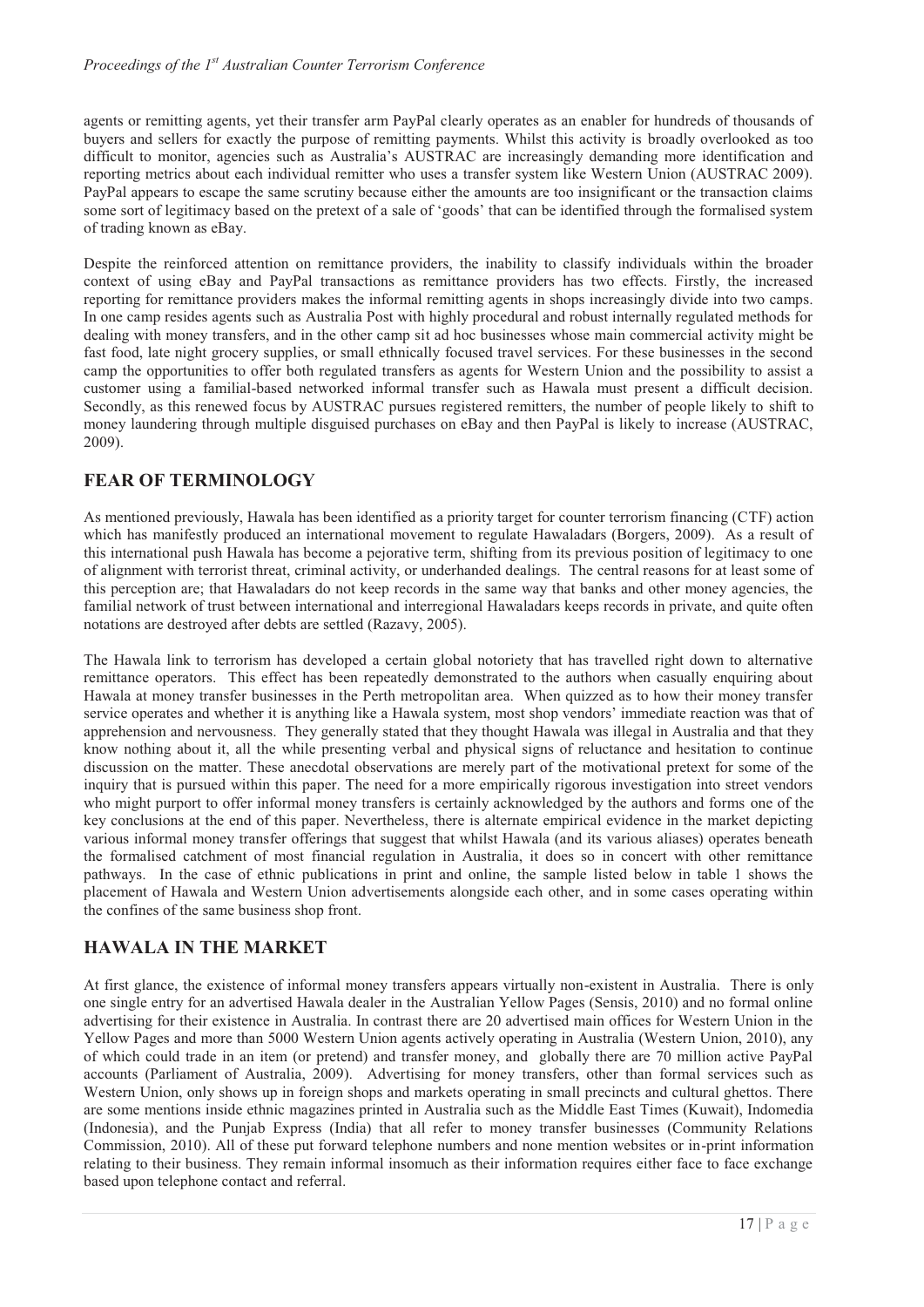Formal advertising remains low, whilst word of mouth is the principal method of marketing amongst Hawala agencies. Hawala business takes place by way of person to person contact. Michael Sanders' (2007, p. 792) account of an American hawaladar working part time as a taxi driver in Washington is a useful descriptor for the informal backgrounds that Hawaladars live by in Western nations such as the US, Australia and the UK. In these countries there are typically no shops and no signage depicting the term 'Hawala'. Instead Hawaladars are blended into the background, forming adjuncts to seemingly more legitimate shops and enterprises such as delicatessens, cafes and bookshops (Rees, 2010). Yet despite this subterranean system that cloaks the informal movements of cash, there is a convergence of sorts between these informal Hawala operations and the more institutionalised end of money transfers as deployed by Western Union. Whilst the mainstream advertising pathways of Australian media seem devoid from informal money transfer advertising, and seem only to focus on Western Union, the ethnic media papers of Australia reveal a different story. Taking the newspaper listing from the Community Relations Commission of New South Wales and examining each online newspaper, the authors discovered a total of 45 money transfer advertisements. Of these 29 % were for Western Union. The remainder was of a less formal nature insomuch as the advertisements included money transfers among a range of other non-financial services from a single vendor such as groceries, travel services and fast food (Community Relations Commission, 2010). Table 1 depicts the various money transfer agents that choose to advertise their wares through ethnic media within Australia.

| Name of Media Publication  | Country / Region of | <b>Total Number of Money</b> | Number Acting as agents |
|----------------------------|---------------------|------------------------------|-------------------------|
|                            | Origin              | <b>Transfer advertisers</b>  | for Western Union       |
|                            |                     |                              |                         |
|                            |                     |                              |                         |
| The Middle East Times      | Middle East         | 14                           | 5                       |
| The Daily Chinese Herald   | China               | $\overline{2}$               | 0                       |
| Beyond India Monthly       | India               | $\overline{4}$               |                         |
| <b>Bharat Times</b>        | India               | 3                            |                         |
| <b>Gujarat Times</b>       | India               | 1                            | 0                       |
| Indian Sub-Continent Times | India               | 3                            |                         |
| Masala Newsline            | India               | $\overline{2}$               |                         |
| The Indian Online Edition  | India               | $\overline{2}$               | $\Omega$                |
| Indomedia                  | Indonesia           | $\overline{4}$               |                         |
| Indopost                   | Indonesia           | $\overline{2}$               |                         |
| Cheers (Ikyu Press)        | Japan               | $\overline{2}$               | 1                       |
| <b>Top Media</b>           | Korea               | 3                            | $\Omega$                |
| Hamaray Rang               | Pakistan            | 3                            | 1                       |
| <b>TOTAL</b>               |                     | 45                           | 13                      |

Table 1: Advertising of Remittance Services by Agents through Ethnic Media Publications in Australia.

Source: Community Relations Commission 2010. List of Ethnic Publications

The close grouping in ethnic publications of both Hawala-style transfers and formalized remittance systems such as Western Union in Australia suggests that decisions about what type of transfer system takes place vary according to each customer and the perceived risk of a transaction. At the informal adjunct end of the money transfer market remitters will still look to Hawala-style transfers if they perceive there is no risk of prosecution. By contrast, Post Offices in Australia will always default to their institutionalized alliance with Western Union and will follow accepted mechanisms of reporting and identification to ensure compliance with AUSTRAC requirements.

#### **No necessity for formal banking or finance qualifications**

In Australia it is necessary for professions such as lenders, financiers, accountants, and nurses to adhere to certain standards of qualification. For example in order to be considered an accountant it is necessary to complete a three year undergraduate degree at least (MIT, 2010). Similarly to be a nurse and do the tasks a nurse is generally responsible for you must have completed at least a three year Bachelor of Science in Nursing (ECU, 2010).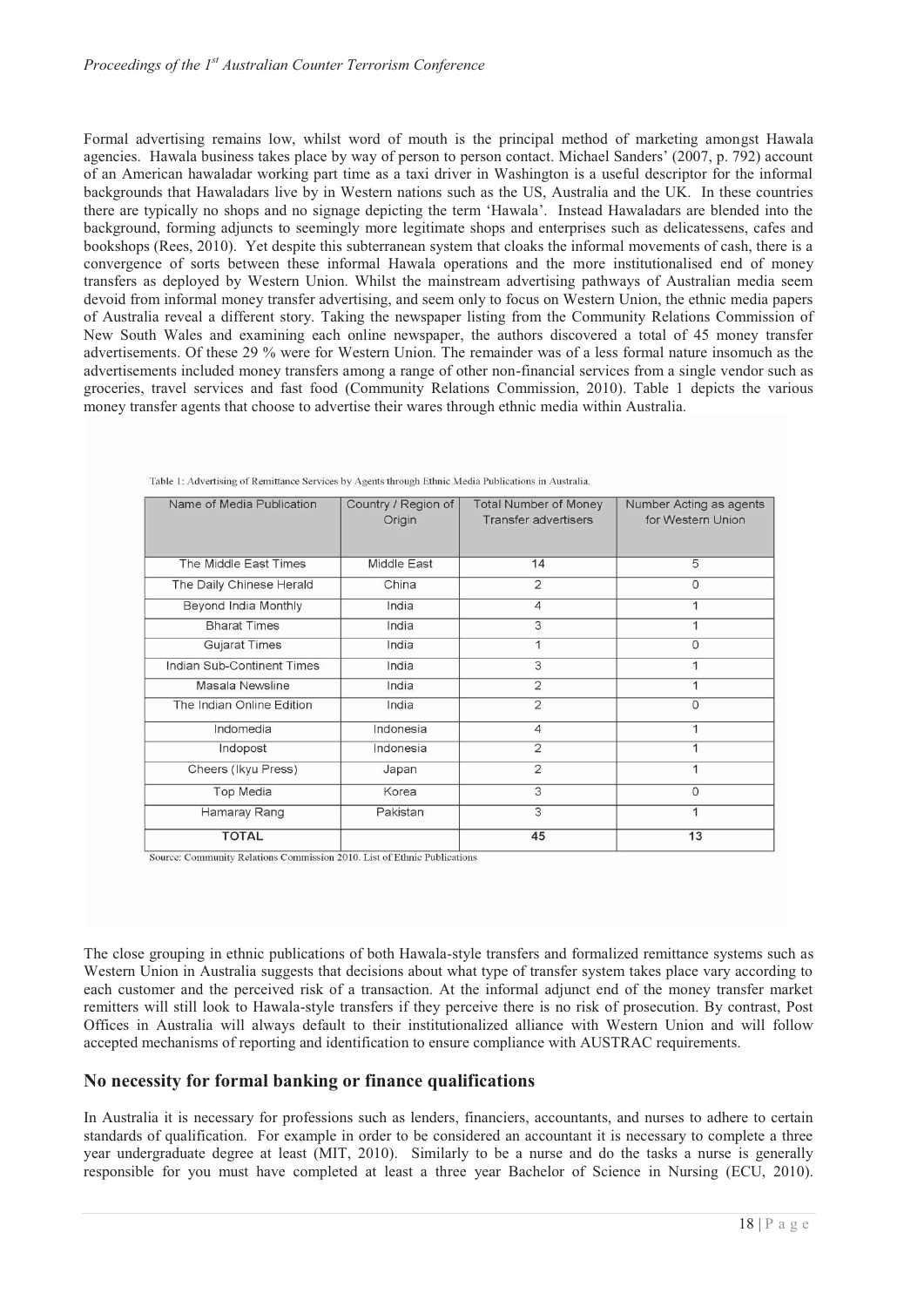Therefore without these qualifications you are unable to legally undertake such employment without proper experience and recognition. So despite there being some notional adherence to Sharia governance and upstanding / honorable recognition within the Muslim community, (peer, word of mouth, and or blood relations), the same devotion to western standards and formal regulatory qualifications appears absent from those who act as Hawaladars. But even with a standard of operation, there has still been a realization of increased risk as stated by the alternative remittance company Western Union. In their 2010 annual investors report Western Union executives note that they are beginning to realise the increased risk they are exposing themselves to by allowing their agents to operate franchises without any formal qualifications (Western Union, 2010).

Hawaladars are not compelled to show any specific financial qualifications. Hawala operates under two important umbrellas. The first is that Hawaladars build up trust with other Hawaladars over time and through repeated transactions so that a bond of trust grows. Hawala account keeping is based upon shared trust rather than financially regulated record keeping. The cement that bonds the numerous Hawaladars in to a trusted exchange network is usually, or at least partly, based upon familial connections. Relatives or members of one's extended family ensure that trust is kept at the highest level, and within the social codes of each Islamic community (El-Qorchi, 2002). The second umbrella is that Hawala operates according to Sharia principles. In this sense Hawala is closely aligned with formalized versions of Islamic Banking because it undertakes to prohibit usury and financial risk, or be used for investments pertaining to non-Islamic vices such as alcohol, pornography or gambling (Khosrokhavar, 2009). The Australian Government requires no formal training or qualifications for an individual or business to operate in the area of remittances and money transfers, but does insist that each remitting party is registered and complies with the existing regulations regarding record keeping and identification of clients (AUSTRAC, 2009).

#### **The shift towards larger sums of money**

What has for many years been depicted as low-level financial activity that allows for the remote payment of Zakat, Islamic charity, and alms donation, now appears to facilitate the transfer of vast sums of money by NGO's for disaster relief and humanitarian aid. According to Ballard (2003), the global scale of money transferred is approximately \$100,000 million per year, 60% of which flows into third world countries. It is also suggested that this number could be underestimated by thousands of millions of dollars because many countries are incapable of making accurate estimations about the informal/formal economic activity in their state. Maimbo (2003), states that humanitarian aid and business transactions flowing from international sources into Afghanistan through Hawala range from thousands up into the tens of millions to the point where Afghanistan's whole economy is reliant on Hawala as its banking system. However large transfers are not restricted to conflict recovery or international business, in fact it is quite common for Non-Government Organisations to use informal networks like Hawala to allow access to aid funds for countries recovering from natural disasters due a loss of formal remittance avenues (Weiss-Fagen & Bump, 2005).

It is clear that Hawala has morphed beyond the realms of mere Islamic charity and Zakat. This is reinforced by the estimated level of remittances via IVT's globally, the complete economic dependence on Hawala in Afghanistan, the extent to which NGO's make use of Hawala and its relative systems following disasters in order to allow access to humanitarian aid when formal systems have failed, and the ease with which these systems are criminally abused (Ballard, 2003, Maimbo, 2003, Weiss-Fagen & Bump, 2005, Rees, 2010)

At the other end of VT formalities, PayPal is keen to attract new transactional business amongst NGOs. Drawn by the sheer volume of remittances, and the opportunity to enter into new market segments that are dominated by Hawala, PayPal has developed a sister system called Webnow. This system is an offshoot of PayPal's Blackbaud (2009), and is a remittance system and website combined into one unit so that NGOs can create a simple online transaction system that is tailored for charities and NGOs so that it operates largely above the transnational fees and charges of most IVTs. PayPal has recently (2009) moved to secure an EU (enforceable undertaking) with AUSTRAC to ensure greater scrutiny with PayPal transactions. The key problem with this is that it targets the seller and not the buyer. In a system where the possibility exists that goods never end up being sent, scrutiny of a seller where the seller has established his or her legitimacy, (via means of multiple transactions and safe trading history), is unlikely to deter future transactions where the buyer is sending the money. PayPal currently has no system for scrutiny of ad hoc purchasing arrangements, except those transactions that are of such large amounts that they trigger preset limits.

Hawala is likely to retain a firm foothold in countries where sophisticated financial infrastructure is reduced. In Iraq, for example, the institutional banking system does not allow for the transfer of monies. In places where there is less trust in the banking system, Hawala thrives (Altman, 2006). The growth of Islamic banking in general, coupled with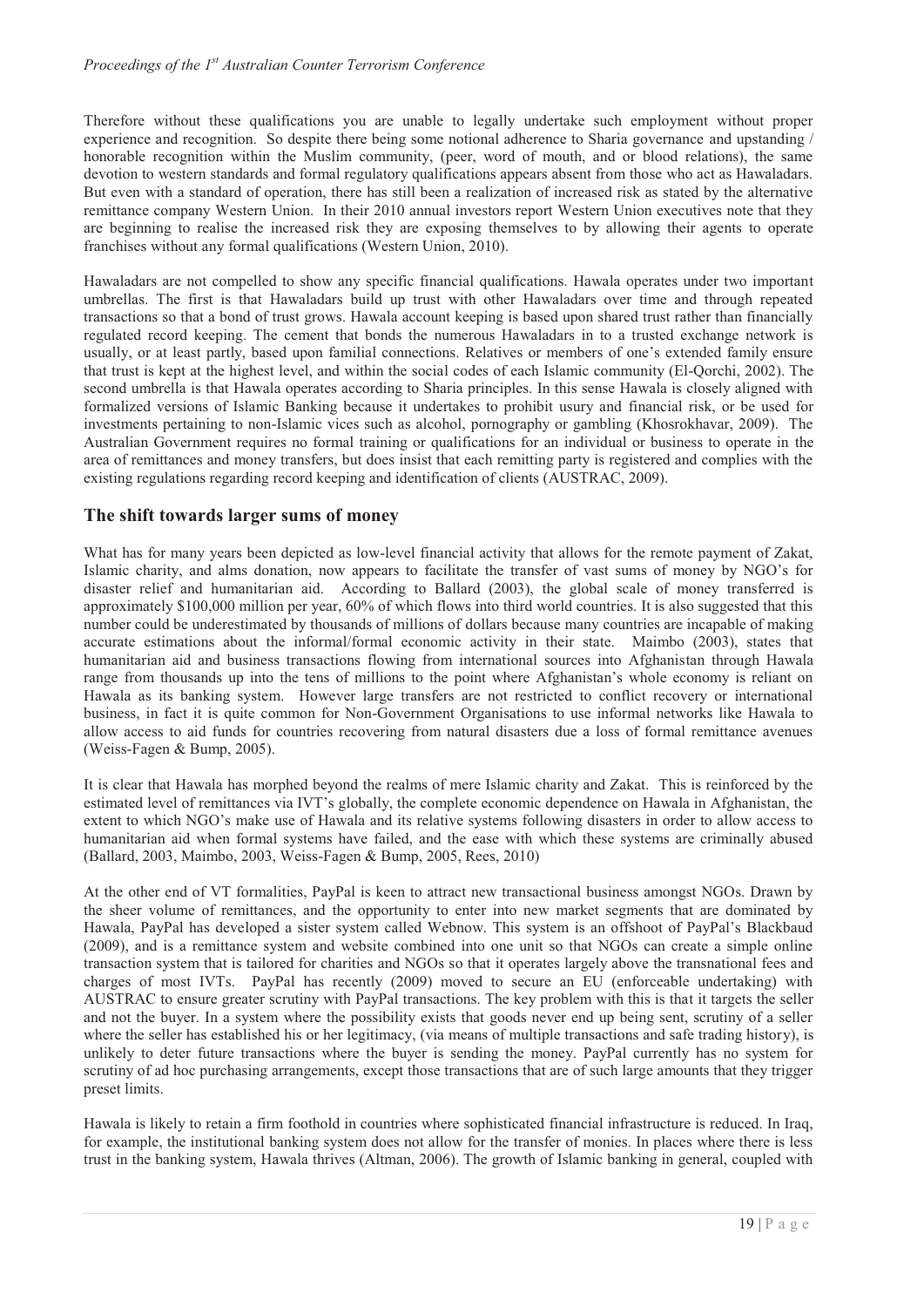the additional security of Islamic financial institutions and the commitment to Islamic banking secrecy and confidentiality, ensures the continued expansion of Islamic funds management.

#### **The flow of money**

Regardless of whether describing a Hawala transfer, an eBay/PayPal remittance, or a Western Union transaction, the flow of money between actors can take a variety of paths. In any of these cases, and particularly with respect to eBay / PayPal transactions, there is no formal mechanism for determining whether goods are dispatched or are authentic. Genuine buyers have a mechanism for complaining, however non-genuine purchasers may pretend to receive goods (or pretend to receive goods of a certain value), in order to effect the passage of funds in a normal manner. The sheer volume of transactions and the global reach of eBay and PayPal make this vulnerability one which is persistent as long as buyers remain free from the same scrutiny leveled at IVT agencies like Western Union.

Figure 1: The Flow of Money in typical IVT systems.



|                     | <b>Fundamental Transfer Pathways</b>                                        |  |  |
|---------------------|-----------------------------------------------------------------------------|--|--|
| A to X              | Physical transfer of goods and or cash, gift giving                         |  |  |
| A to B to X         | Courier, e-Payment, credit card use, charity donation                       |  |  |
| $A - B - C - X$     | Hawala and other IVTS, wire remitters, eBay/PayPal, Western Union Transfer  |  |  |
| $A - B - C - D - X$ | Trade Diversion, Sophisticated Hawala, complex informal AND formal transfer |  |  |
|                     |                                                                             |  |  |

#### Multiple layers of "C" are possible and probable

Note that 'C' the Intermediary could take on a number of roles (possibly at the same time). Possible Trader, possible travel agent, possible import/export agent, possible money transmitter, possible branch / agency.

Source: Passas 2005 p 24.

## **CONCLUSION**

Hawala transfers can still be exploited for the funding of terrorist organisations across international borders and without institutionalised regulation at either end of the contract. Yet in a complex global system of countless transactions the use of PayPal and eBay should share a commensurate amount of attention with other IVTs. The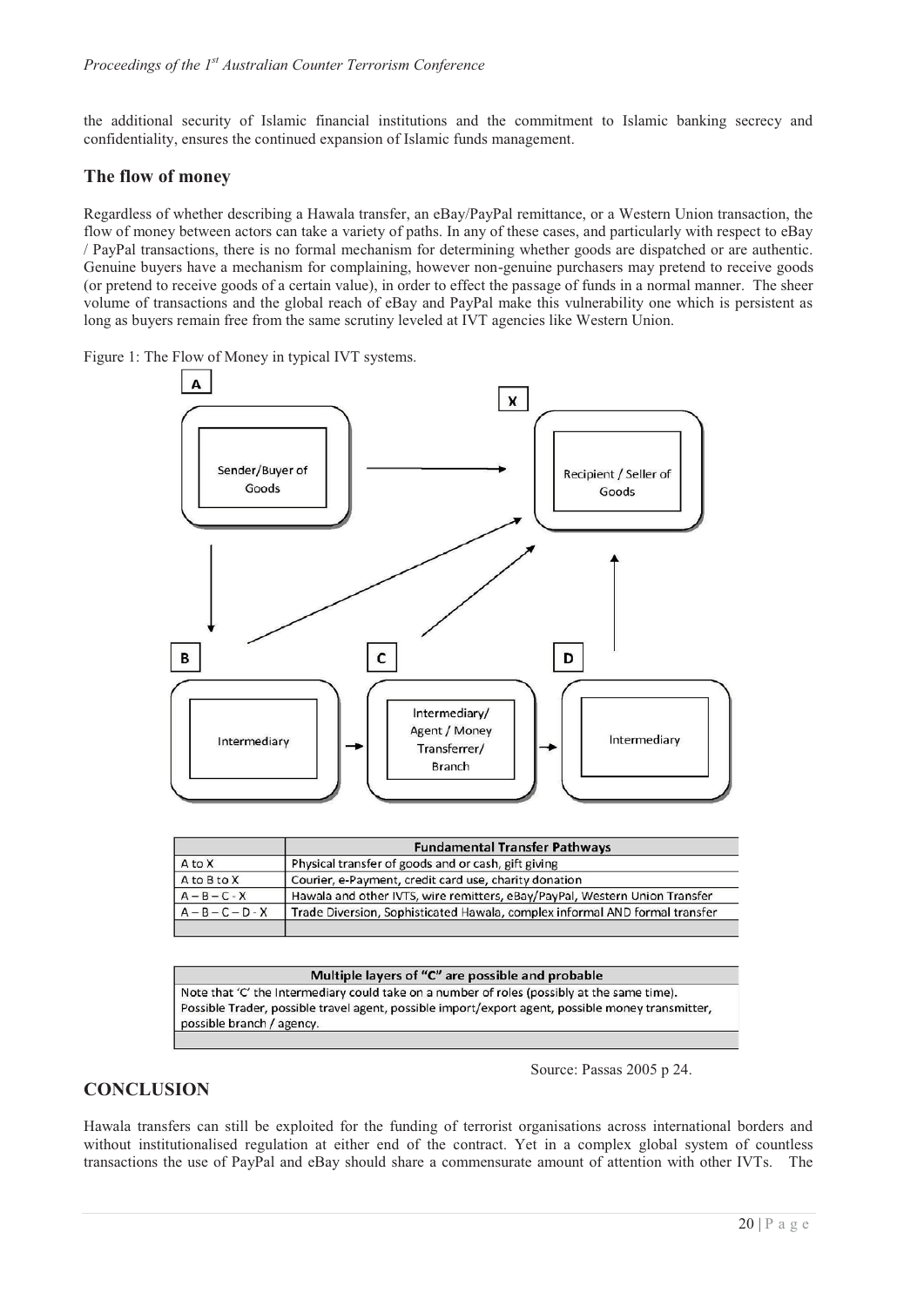effort of AUSTRAC in Australia to institutionalise PayPal is commendable but largely ineffective against terrorist laundering tactics where money is sent but no goods are transferred.

Concentrating on Hawala, whilst only glancing at eBay and PayPal is a dangerous misallocation of resources. Whilst Hawala is undoubtedly more ethnically embedded in the broad global dispersion of al-Qaeda terrorist cells, one must not overlook al-Qaeda's persistent penchant for using Western mechanisms, Western systems, and Western objects to symbolically underpin their terrorist operations. PayPal and eBay are earmarked as controlled environments for counter terrorist purposes. Yet given the 'Goliath' status of eBay and PayPal in the global sense, and the recurring ease with which PayPal users can send money worldwide, the notion that terrorists can transfer money in exchange for ordinary goods that may or may not exist remains a colossal threat that dwarfs most others.

This paper has outlined the differences and similarities between a range of IVTs to raise the issue of neglected threats from eBay and PayPal. The existing 'prevent' strategies deployed by the Australian Government through AUSTRAC and other agencies are successful in registering and collecting information about informal remittance providers. Yet whether it is Western Union, Hawala, or PayPal, the over-riding concern is that all three of these systems represent the 'bread and butter' of informal cash movements. Where one becomes difficult the other becomes popular. Al-Qaeda has demonstrated on repeated occasions that it can use all of these systems for funding its operations. Where banking sophistication is low, IVTs turn to Hawala-based systems. Where internet becomes reliable, PayPal takes the prominent role. Where operational complexity demands widespread secrecy, all three become the front-runners of an IVT 'mash up' (Medea Group, 2007). Using a combination of IVTs requires a layered approach to security.

Until eBay and PayPal are treated with the same intense scrutiny as other IVTs, there will always be a hole through which money laundering and terrorist financing will be able to operate. The 'Know Your Client' (KYC) strategy of international banking, the adherence to enforceable undertakings, and the registration and information gathering of IVT remittance operators is enormously important in the fight against money laundering and terrorist financing. However a holistic view needs greater emphasis on the registration, training and education of all remittance providers. With informal IVT remitters there are two groups that are major participants in transfer systems, yet remain largely invisible. The typical Western Union agent operating from "Mandy's Late Night Snack Bar and Kebabs" might also arrange Hawala transfers on the side. In truth she needs no formal training for either. Until governments move past registration into the requirement for educational qualifications the proliferation of IVT illegal transfers will continue to grow. Mandy might make tasty halal kebabs, but she could also enable better financial practices to emerge from under the counter.

## **REFERENCES**

Acharya, A. (2009) Targeting Terrorist Financing: International Cooperation and New Regimes, Oxford: Routledge.

AGD (2010) Anti Money Laundering: Enhanced AML/CTF regulation of the alternative remittance sector, Attorney General's Department, Retrieved 15<sup>th</sup> September from http://www.ag.gov.au/www/agd/agd.nsf/Page/Antimoney laundering

Altman, D. (2006) Managing Globalization: Ins and Outs of Underground Money, *International Herald Tribune*, 12 July, retrieved  $18^{th}$  November 2009 from http://www.iht.com/articles/2006/07/11/business/glob12.php

AUSTRAC (2007) Anti-Money Laundering and Counter-Terrorism Financing Act 2006, Australian Government, Australian Transaction Reports and Analysis Centre (AUSTRAC), retrieved from http://www.austrac.gov.au/industry\_consultation.html

AUSTRAC (2008) Austrac Annual Report 2008-09, Australian Government, Australian Transaction Reports and Analysis Centre, Retrieved  $15<sup>th</sup>$  September from http://www.austrac.gov.au/annual\_report.html

AUSTRAC (2009) Enabling and Support Functions, 2009-2010 Annual Report, Australian Government, Australian Transaction Reports and Analysis Centre, Retrieved 15<sup>th</sup> September from http://www.austrac.gov.au/enabling\_it.html

Ballard, R. (2005). Coalitions of Reciprocity and the Maintenance of Financial within Informal Value Transmission Systems: The operational dynamics of contemporary hawala networks. *Journal of Banking Regulation, 6*(4).

Blackbaud, (2009) What is Webnow?, Blackbaud Webnow, PayPal, Retrieved September  $9<sup>th</sup> 2010$  from http://www.bbnow.com/webnow/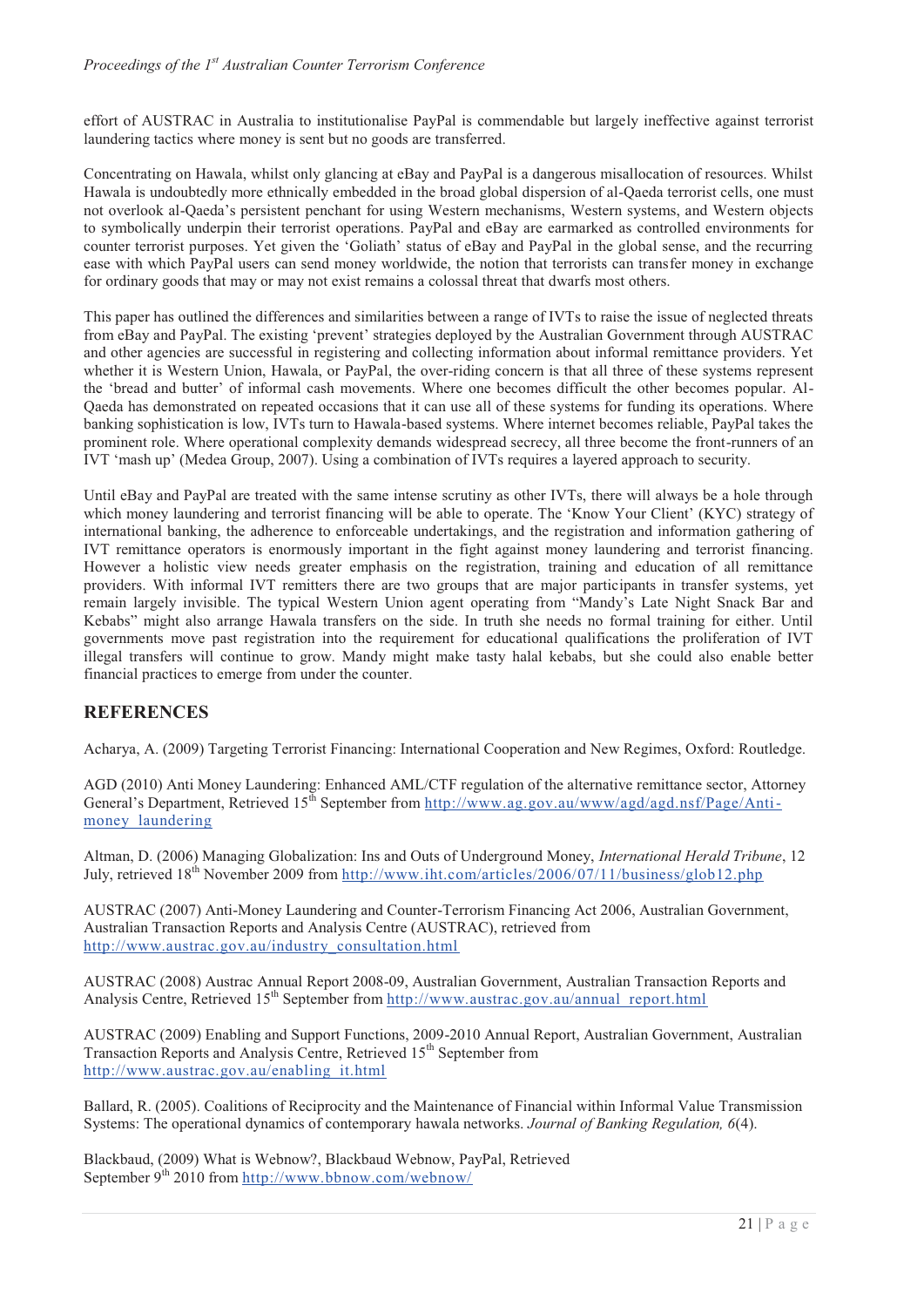Borgers, M. J. (2009). Regulating and Combating Underground Banking. *Criminal Law Forum*, 20(97).

Bush, G., W. (2001) "President holds prime-time news conference", 11 October 2001 Retrieved on August 2<sup>nd</sup> 2008 from www.whitehouse.gov/news/releases/2001/10/20011011-7.html

Community Relations Commission, (2010) Ethnic Newspapers: Community Relations Commission for a multicultural NSW, Ethnic Media, Retrieved on September 29<sup>th</sup> 2010 from http://www.crc.nsw.gov.au/ethnic\_media/newspapers

Daily Mail (2006) Fake relics sold on eBay 'funding terrorism', Mail Online, Daily Mail UK, retrieved on September 3rd 2010 from http://www.dailymail.co.uk/news/article-417967/Fake-relics-sold-eBay-fundingterrorism.html

eBay (2009) eBay 2009 Annual Report, Retrieved on September 29<sup>th</sup> 2010 from http://investor.ebay.com/

ECU. (2010). Bachelor of Science: Nursing. Retrieved November 1st, 2010, from http://www.ecu.edu.au/futurestudents/our-courses/view?id=K45

El-Qorchi, M. (2002) "Hawala – How does this informal funds transfer system work and should it be regulated?" *Finance & Development*, quarterly magazine of the IMF, December, Vol 39, Issue No.4.

Heng, Y.K. & McDonagh, K. (2009) Risk, Global Governance and Security: The other war on terror, Routledge: London.

Khosrokhavar, F. (2009) Inside Jihadism: Understanding Jihadi Movements Worldwide, London: Paradigm. Levi, M. (2007) Lessons for countering terrorist financing from the war on serious and organised crime, in Thomas Bierstalker and Sue E. Eckert (eds), *Countering the Financing of Terrorism*, London: Routledge.

Maimbo, S. M. (2003). The Money Exchange Dealers of Kabul: a study of the Hawala system in Afghanistan. *Journal*. retrieved 11<sup>th</sup> August from http://wwwwds.worldbank.org/external/default/WDSContentServer/WDSP/IB/2003/10/16/000090341\_20031016085357/Rende red/PDF/269720PAPER0Money0exchange0dealers.pdf

Malkin, L. & Elizur, Y, (2002) "Terrorism's Money Trail" World Policy Journal, Spring, pp60-70., retrieved September  $4<sup>th</sup>$  from http://worldpolicy.org/journal/articles/wpj02-1/Malkin.pdf.

Medea Group (2007) Internet Banking, Hawala and Terrorism: The Dynamics of Islamic Terrorist Groups, Groundwork for Institutional Fraud, retrieved 11<sup>th</sup> August 2010 from medeagrp.com/index.php?option=com\_docman&task

MIT. (2010). Bachelor of Business (majors in: Accounting, Marketing, and Management). Retrieved November 1st, 2010, from http://www.mit.edu.au/courses/279/

Navias, M. (2002) Finance warfare and international terrorism, Political Quarterly, Vol 73, No.1, August 2002.

NCTAUS (2004) The 9/11 Commission Report: Final Report of the National Commission on Terrorist Attacks Upon the United States (NCTAUS), retrieved  $5<sup>th</sup>$  July 2008 from http://govinfo.library.unt.edu/911/report/911Report\_Exec.htm

Parliament of Australia (2009) Inquiry into Cyber Crime, Submission from PayPal Australia, retrieved on 29<sup>th</sup> September from www.aph.gov.au/house/committee/coms/cybercrime/.../sub60.pdf

Passas, N. (2003) Informal Value Transfer Systems, Terrorism and Money Laundering: A Report to the National Institute of Justice, retrieved 5<sup>th</sup> August from *www.ncjrs.gov/pdffiles1/nij/grants/208301.pdf* 

Passas, N. (2006). Fighting terror with error: the counter-productive regulation of informal value transfers. *Crime, law and social change, 45*(4), 315-336.